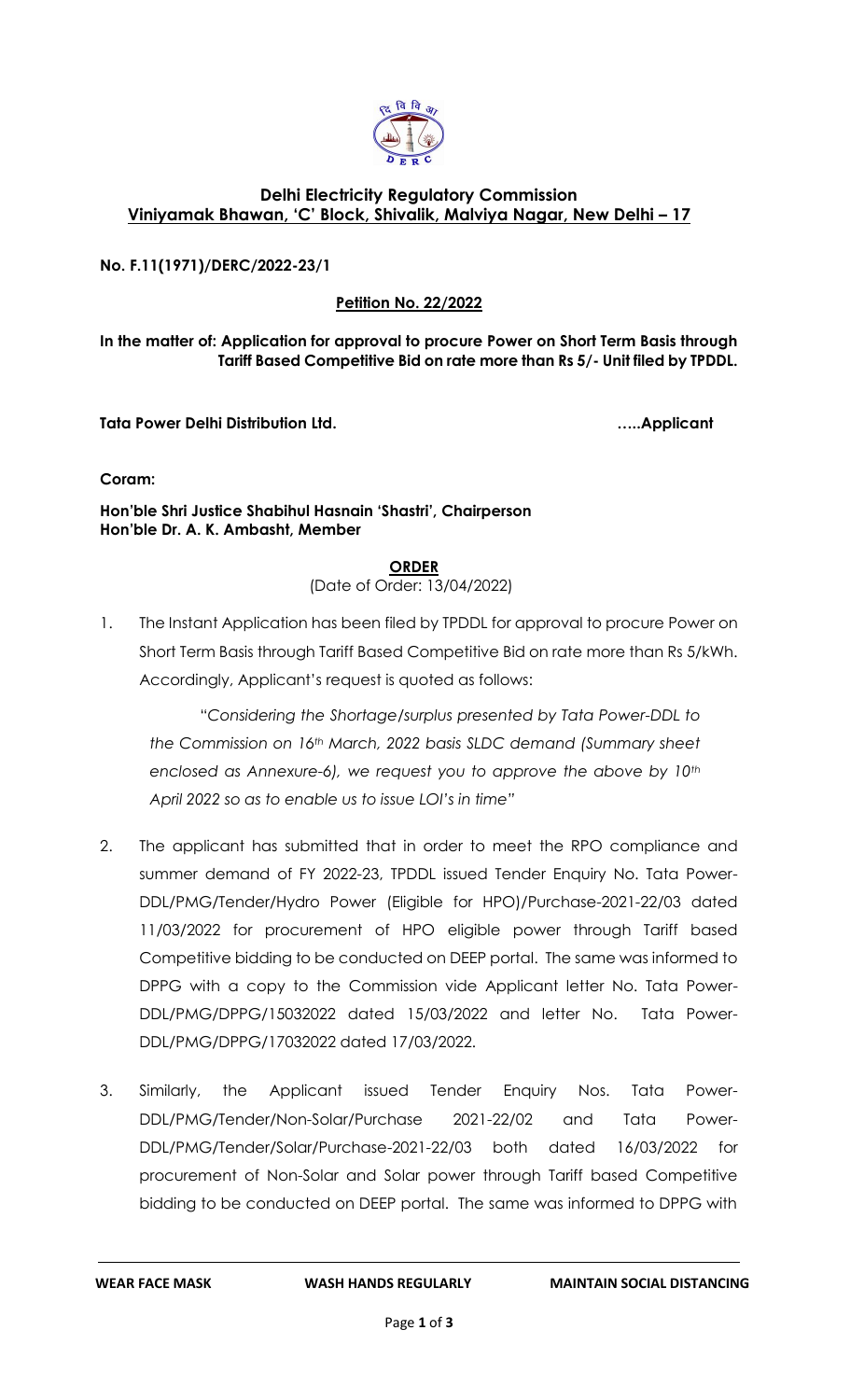a copy to the Commission vide applicant letter Nos. Tata Power – DDL/PMG/DPPG/17032022 dated 17/03/2022.

- 4. The relevant details of Tender are as appended below:
	- a) For HPO, TPDDL has received single bid/participation from Singloi Batwari HEP through M/s Tata Power Trading Company Limited (TPTCL).
	- b) For Non-Solar tender, TPDDL has received one participation from Yogindera Power Limited through RPG.
	- c) For Solar purchase tender, TPDDL has not received any participation.
	- d) Summary of final quantum, rates & period of supply after the reverse auction conducted through DEEP portal is as mentioned below:

| <b>Participants</b> | <b>Tender Type</b> | <b>Bidder Name</b>               | Quantum<br>(MW) | Rate<br>(Rs/kWh) | <b>Period of Supply</b>         |
|---------------------|--------------------|----------------------------------|-----------------|------------------|---------------------------------|
|                     | <b>HPO</b>         | Singloi Batwari/<br><b>TPTCL</b> | 25              | 8.19             | 1st Jul '22 to 31st July 2022   |
|                     | <b>HPO</b>         | Singloi Batwari/<br><b>TPTCL</b> | 25              | 10.23            | $1st$ Aug '22 to $31st$ Aug' 22 |
|                     | <b>HPO</b>         | Singloi Batwari/<br><b>TPTCL</b> | 25              | 10.23            | 1st Sep '22 to '30th Sep' 22    |
|                     | Non-Solar          | Yogindera Power<br>Limited/RPG   | 3               | 5.99             | 1st Jul '22 to 15th Oct '22     |

*Delivery point for the said procurement is NR Periphery.* 

As specified in Tata Power-DDL's Tariff Order issued by the Commission, for purchase more than Rs. 5/kWh, prior approval of the Commission is required.

5. As the matter was urgent, accordingly, the same was taken up in today's Commission Meeting.

## **Commission Analysis**

- 6. TPDDL has requested for approval of procurement of upto 25 MW Hydro Power from 1/05/2022 to 30/09/2022, upto 150 MW Non-Solar Power from 16/04/2022 to 15/10/2022 & upto 300 MW Solar Power from 16/04/2022 to 15/10/2022, in order to meet the RPO compliance and summer demand of FY 2022-23, on rate more than Rs. 5/ kWh discovered through Competitive bidding process.
- 7. The letter submitted by TPDDL was analyzed as follows:
	- i) **25 MW Hydro Power tender:** Single Bidder i.e Singloi Batwari HEP participated through TPTCL.
	- ii) **150 MW Non-Solar Power Tender:** Single Bidder i.e. Yogindera Power Limited participated through RPG submitted bid for 3MW out of 150 MW Power quantum.
	- iii) **300 MW Solar Power Tender:** No bid received.
	- iv) The results of reverse auctions conducted through DEEP portal are stipulated at Para 4 d) above.
	- v) Delivery point for the above procurements is NR Periphery. At TPDDL Periphery, the discovered price at Para 4 d) above will further increase by roughly 40-50 paise/kWh considering Inter-State and Intra-State Transmission Charges and Losses.